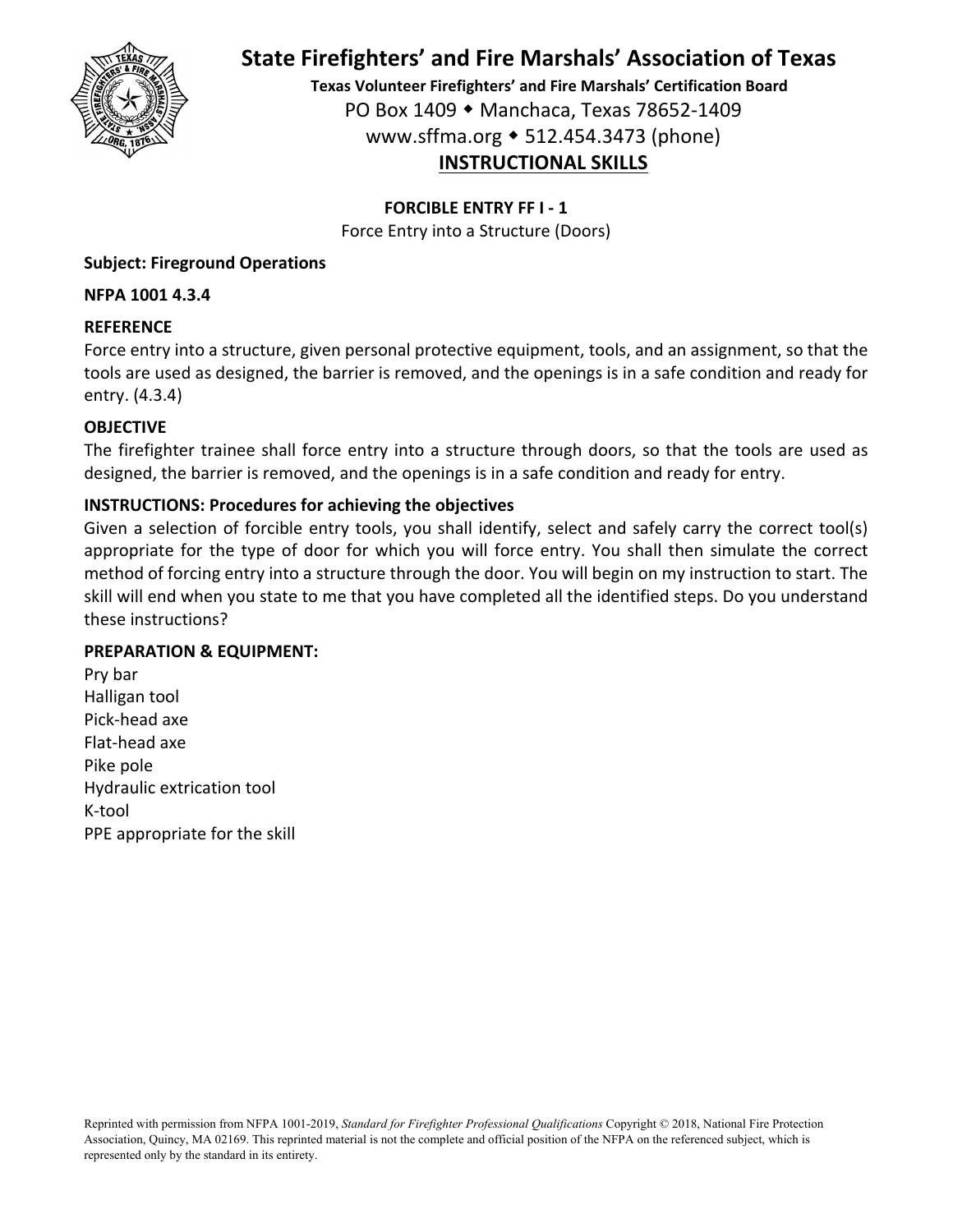

**Texas Volunteer Firefighters' and Fire Marshals' Certification Board**

PO Box 1409 ◆ Manchaca, Texas 78652-1409

www.sffma.org 512.454.3473 (phone)

# **INSTRUCTIONAL SKILLS**

### **FORCIBLE ENTRY FF I ‐ 1**

Force Entry into a Structure (Doors)

Trainee: \_\_\_\_\_\_\_\_\_\_\_\_\_\_\_\_\_\_\_\_\_\_\_\_\_\_\_\_\_\_\_\_\_\_\_\_\_\_\_\_\_\_\_\_\_\_\_\_\_\_\_\_\_\_\_

Department:

| The firefighter trainee shall force entry into a structure through doors, so that the tools are used as designed, |                 |             |               |
|-------------------------------------------------------------------------------------------------------------------|-----------------|-------------|---------------|
| the barrier is removed, and the openings is in a safe condition and ready for entry. (4.3.4)                      |                 |             |               |
| Doors that open toward the firefighter                                                                            | <b>POSSIBLE</b> |             |               |
|                                                                                                                   | <b>POINTS</b>   | <b>TES1</b> | <b>RETEST</b> |
| Correctly verbalizes the type of door<br>а.                                                                       | 1               |             |               |
| Selects the proper tool(s)<br>b.                                                                                  |                 |             |               |
| Inserts the blade of the tool between the door and jamb near the lock<br>c.                                       |                 |             |               |
| Forces the blade in and against the rabbet or stop<br>d.                                                          |                 |             |               |
| Pries the tool bar away from the door to move the door and jamb apart<br>e.                                       |                 |             |               |
| Pulls or pries the door open with another tool until the lock clears the                                          |                 |             |               |
| keeper                                                                                                            | 1               |             |               |
| g. Performs skill in a safe and proficient manner, per AHJ                                                        |                 |             |               |
| TOTAL POINTS:                                                                                                     |                 |             |               |

### **Points needed to pass: 5**

|    | Doors that open away from the firefighter where stops are used            | <b>POSSIBLE</b> |             |               |
|----|---------------------------------------------------------------------------|-----------------|-------------|---------------|
|    |                                                                           | <b>POINTS</b>   | <b>TES1</b> | <b>RETEST</b> |
| а. | Correctly verbalizes the type of door                                     |                 |             |               |
| b. | Selects the proper forcible entry tool(s)                                 |                 |             |               |
| c. | Bumps the cutting edge of the tool against the stop to break the paint or |                 |             |               |
|    | varnish.                                                                  |                 |             |               |
| d. | Loosens the stop at the lock or removes the lock completely               |                 |             |               |
| e. | Forces the blade between the door and jamb                                |                 |             |               |
|    | Makes initial pry after blade is inserted at least half way               |                 |             |               |
| g. | With full bite, pries the door away from the jamb                         | 1               |             |               |
| h. | Performs skill in a safe and proficient manner, per AHJ                   |                 |             |               |
|    | TOTAL POINTS:                                                             | 8               |             |               |

### **Points needed to pass: 6**

|    | Doors that open away from the firefighter and have a rabbet jamb                  | <b>POSSIBLE</b> |             |                |
|----|-----------------------------------------------------------------------------------|-----------------|-------------|----------------|
|    |                                                                                   | <b>POINTS</b>   | <b>TEST</b> | <b>IRETEST</b> |
| а. | Correctly verbalizes the type of door                                             |                 |             |                |
|    | b. Selects the proper forcible entry tool(s)                                      |                 |             |                |
| C. | Places the blade of the tool flat against the door and inserts the blade (or tool |                 |             |                |
|    | edge) between the rabbet and the door                                             |                 |             |                |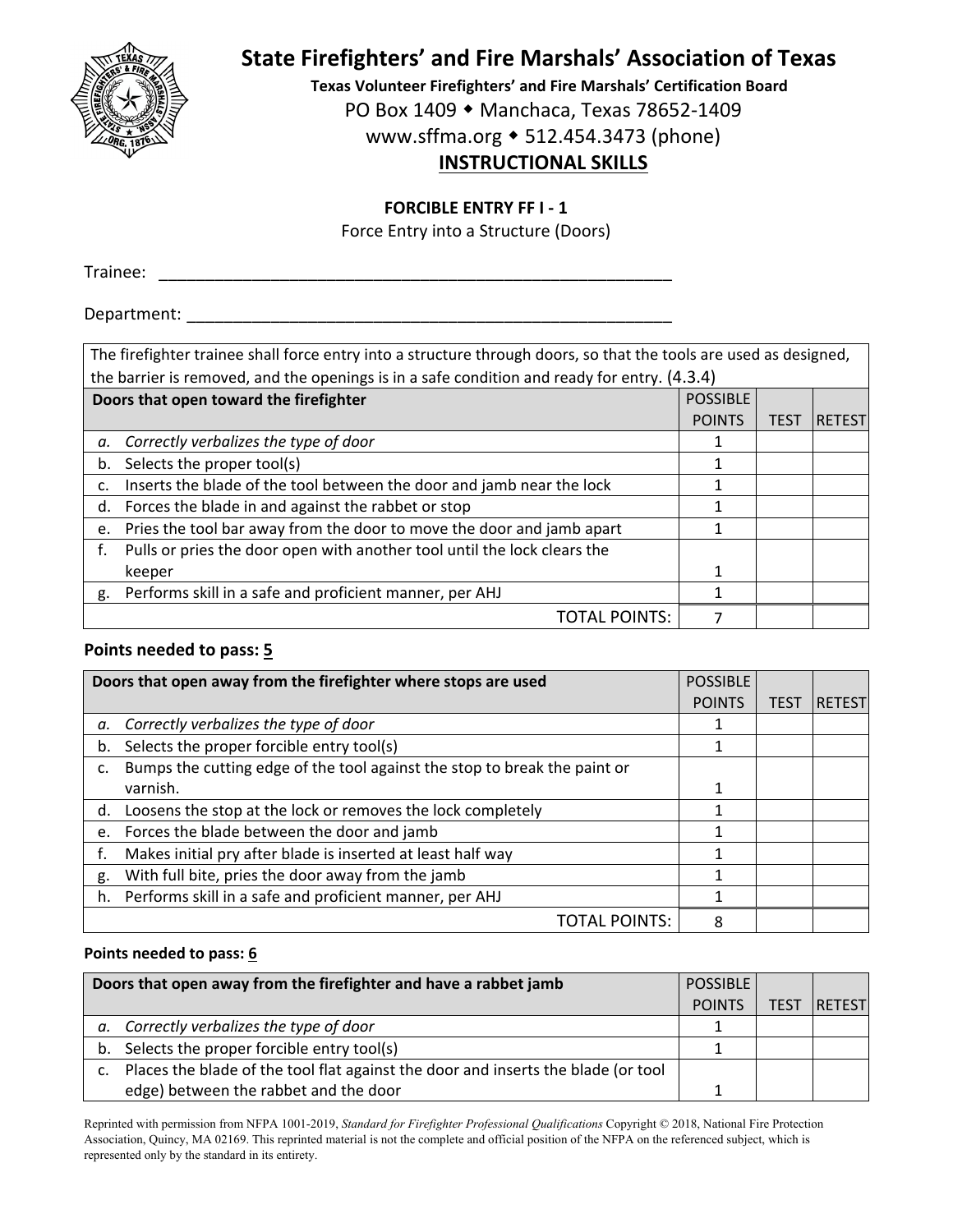

**Texas Volunteer Firefighters' and Fire Marshals' Certification Board**

PO Box 1409 ◆ Manchaca, Texas 78652-1409

www.sffma.org 512.454.3473 (phone)

# **INSTRUCTIONAL SKILLS**

|    | d. Makes short pries with the first tool to spread the jamb        |  |  |
|----|--------------------------------------------------------------------|--|--|
| e. | Works the blade of the second tool between the door and the jamb,  |  |  |
|    | hammering the blade well into the opening                          |  |  |
|    | Pries the door away from the jamb until the bolt passes the keeper |  |  |
| g. | Performs skill in a safe and proficient manner, per AHJ            |  |  |
|    | <b>TOTAL POINTS:</b>                                               |  |  |

#### **Points needed to pass: 5**

|    | Door opened through the lock                                            | <b>POSSIBLE</b> |             |               |
|----|-------------------------------------------------------------------------|-----------------|-------------|---------------|
|    |                                                                         | <b>POINTS</b>   | <b>TEST</b> | <b>RETEST</b> |
| a. | Identifies the type of lock                                             |                 |             |               |
| b. | Selects the correct tool (K-tool) to open the lock                      |                 |             |               |
|    | Forces the K-tool into the correct position                             |                 |             |               |
| d. | Inserts the prying tool into the metal loop of the K-tool               |                 |             |               |
| e. | Pries the cylinder from the door (using the K-tool as a fulcrum)        |                 |             |               |
|    | Inserts the key into the hold made by the removed cylinder              |                 |             |               |
| g. | Operates the locking bolt by manipulating/rotating to the open position |                 |             |               |
| h. | Performs skill in a safe and proficient manner, per AHJ                 |                 |             |               |
|    | TOTAL POINTS:                                                           | 8               |             |               |

#### **Points needed to pass: 6**

|    | <b>Sliding Door</b>                                                           | <b>POSSIBLE</b> |      |                |
|----|-------------------------------------------------------------------------------|-----------------|------|----------------|
|    |                                                                               | <b>POINTS</b>   | TES1 | <b>RETESTI</b> |
| a. | Chooses the correct tool(s)                                                   |                 |      |                |
| b. | Inserts the blade between the jamb and the door at the lock                   |                 |      |                |
|    | Pries the door away from the jamb                                             |                 |      |                |
| d. | Verbalizes if the patio door is locked or blocked with a bar, the firefighter |                 |      |                |
|    | trainee should try another entrance or break the glass                        |                 |      |                |
|    | e. Performs skill in a safe and proficient manner, per AHJ                    |                 |      |                |
|    | <b>TOTAL POINTS:</b>                                                          |                 |      |                |

#### **Points needed to pass: 4**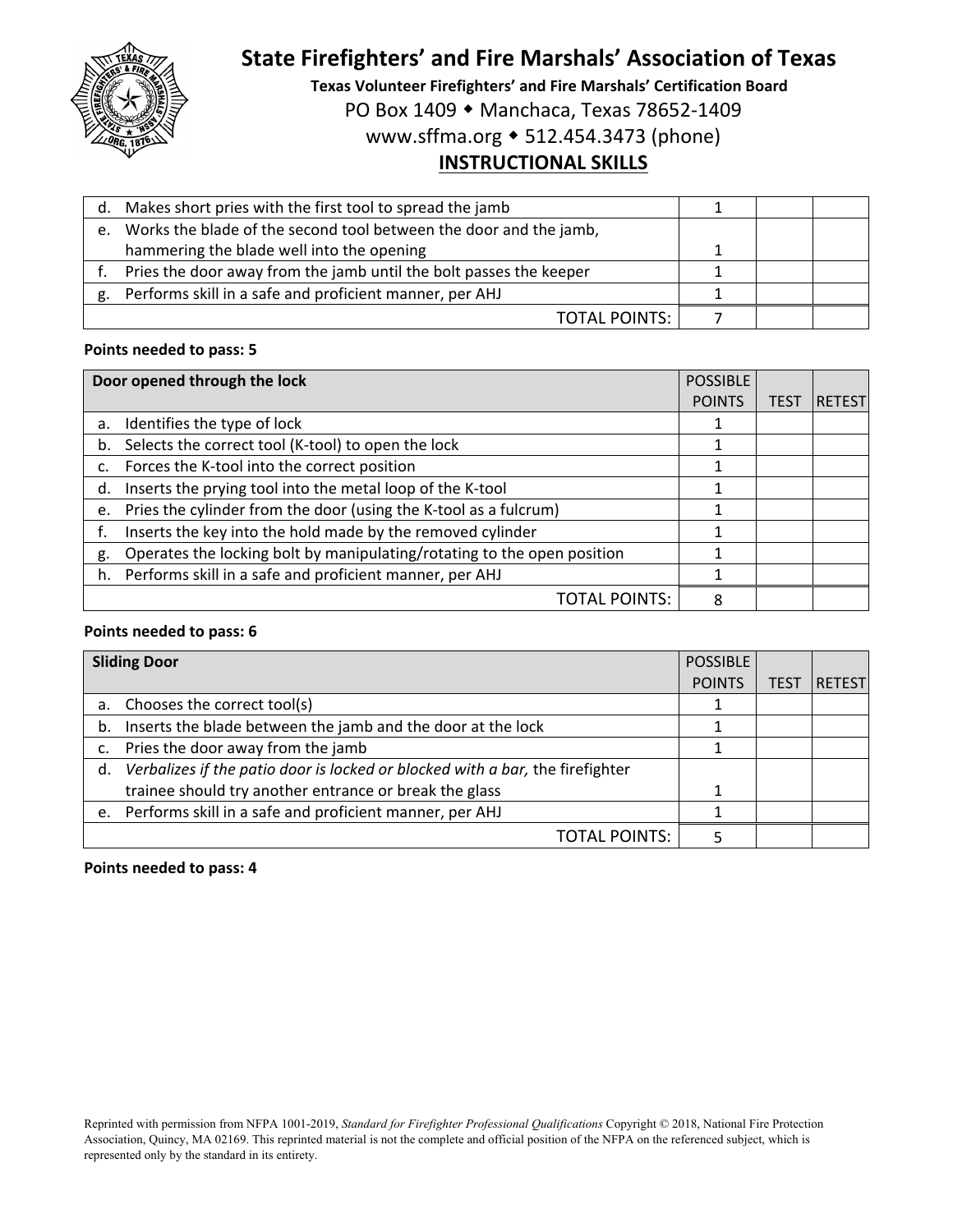

**Texas Volunteer Firefighters' and Fire Marshals' Certification Board** PO Box 1409 ◆ Manchaca, Texas 78652-1409 www.sffma.org 512.454.3473 (phone) **INSTRUCTIONAL SKILLS**

|    | <b>Overhead Door</b>                                                         | <b>POSSIBLE</b> |             |               |
|----|------------------------------------------------------------------------------|-----------------|-------------|---------------|
|    |                                                                              | <b>POINTS</b>   | <b>TEST</b> | <b>RETEST</b> |
| а. | Chooses the correct tool(s)                                                  |                 |             |               |
| b. | Locates the lock                                                             |                 |             |               |
|    | If possible, breaks the panel and reaches in to unlock the door or pulls the |                 |             |               |
|    | manual door release on a garage door opener                                  |                 |             |               |
|    | d. Pries up on the door at the bottom                                        |                 |             |               |
| e. | Once the door is raised, blocks the door open                                |                 |             |               |
|    | Performs skill in a safe and proficient manner, per AHJ                      |                 |             |               |
|    | TOTAL POINTS:                                                                | 6               |             |               |

#### **Points needed to pass: 4**

| <b>For All Tools</b>        | <b>POSSIBLE</b> |             |                |
|-----------------------------|-----------------|-------------|----------------|
|                             | <b>POINTS</b>   | <b>TEST</b> | <b>IRETEST</b> |
| Uses all tools safely<br>а. |                 |             |                |
| <b>TOTAL POINTS:</b>        |                 |             |                |

\_\_\_\_\_\_\_\_\_\_\_\_\_\_\_\_\_\_\_\_\_\_\_\_\_\_\_\_\_\_\_\_\_\_\_\_\_\_\_\_\_\_\_\_\_\_\_\_\_\_\_\_\_\_\_\_\_\_\_\_\_\_\_\_\_\_\_\_\_\_\_\_\_\_\_\_\_\_\_\_\_\_\_\_

\_\_\_\_\_\_\_\_\_\_\_\_\_\_\_\_\_\_\_\_\_\_\_\_\_\_\_\_\_\_\_\_\_\_\_\_\_\_\_\_\_\_\_\_\_\_\_\_\_\_\_\_\_\_\_\_\_\_\_\_\_\_\_\_\_\_\_\_\_\_\_\_\_\_\_\_\_\_\_\_\_\_\_\_

\_\_\_\_\_\_\_\_\_\_\_\_\_\_\_\_\_\_\_\_\_\_\_\_\_\_\_\_\_\_\_\_\_\_\_\_\_\_\_\_\_\_\_\_\_\_\_\_\_\_\_\_\_\_\_\_\_\_\_\_\_\_\_\_\_\_\_\_\_\_\_\_\_\_\_\_\_\_\_\_\_\_\_\_

\_\_\_\_\_\_\_\_\_\_\_\_\_\_\_\_\_\_\_\_\_\_\_\_\_\_\_\_\_\_\_\_\_\_\_\_\_\_\_\_\_\_\_\_\_\_\_\_\_\_\_\_\_\_\_\_\_\_\_\_\_\_\_\_\_\_\_\_\_\_\_\_\_\_\_\_\_\_\_\_\_\_\_\_

### **Points needed to pass: 1**

**Evaluator/Candidate Comments**: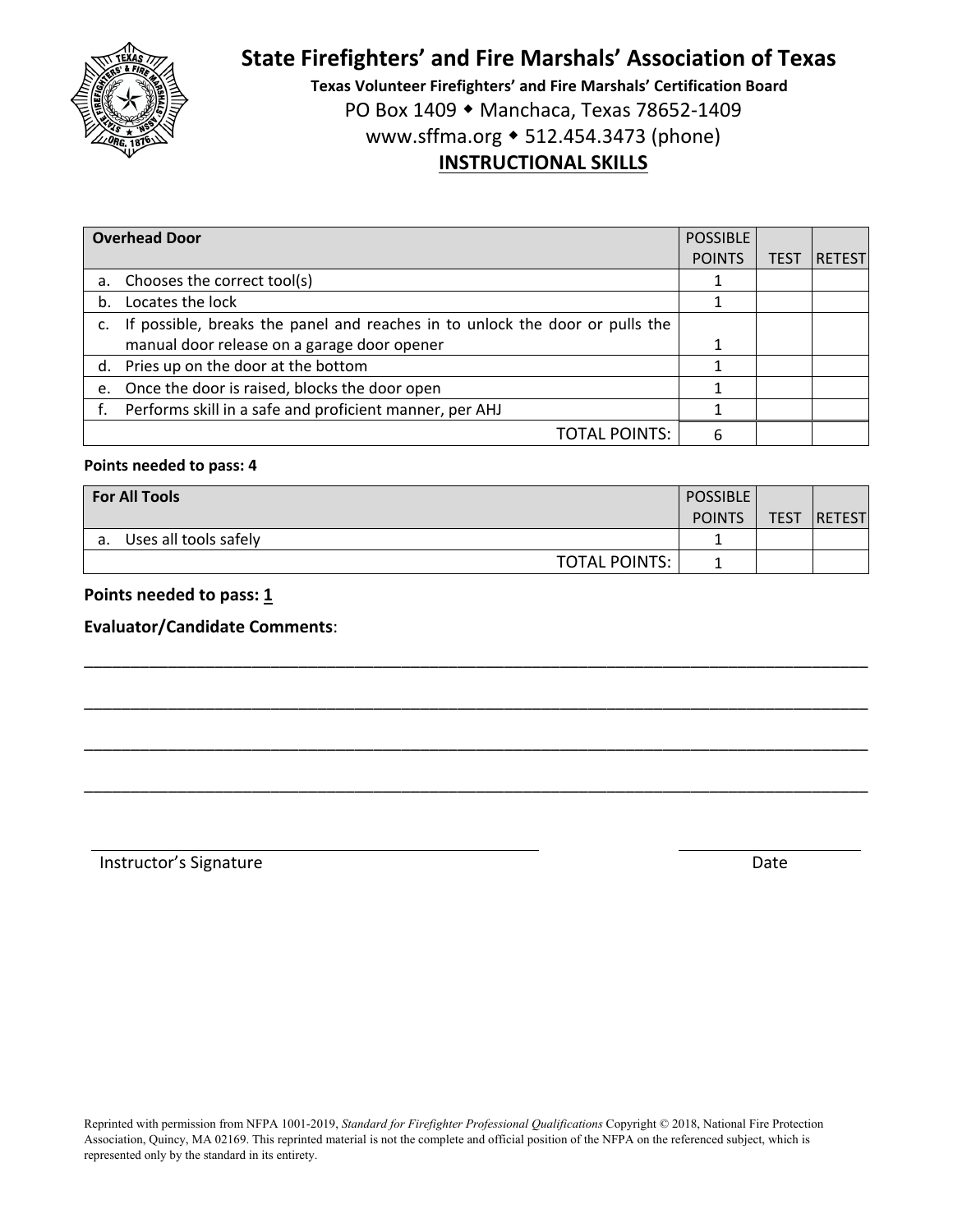

**Texas Volunteer Firefighters' and Fire Marshals' Certification Board** PO Box 1409 Manchaca, Texas 78652‐1409 www.sffma.org 512.454.3473 (phone) **INSTRUCTIONAL SKILLS**

## **FORCIBLE ENTRY FF I ‐ 2**

Force Entry into a Structure (Windows)

# **Subject: Fireground Operations**

### **NFPA 1001 4.3.4**

## **REFERENCE**

Force entry into a structure, given personal protective equipment, tools, and an assignment, so that the tools are used as designed, the barrier is removed, and the openings is in a safe condition and ready for entry. (4.3.4)

## **OBJECTIVE**

The firefighter trainee shall force entry into a structure through windows, so that the tools are used as designed, the barrier is removed, and the openings is in a safe condition and ready for entry.

## **INSTRUCTIONS: Procedures for achieving the objectives**

Given a selection of forcible entry tools, you shall identify, select and safely carry the correct tool(s) appropriate for the type of window for which you will force entry. You shall then simulate the correct method of forcing entry into a structure through the window. You will begin on my instruction to start. The skill will end when you state to me that you have completed all the identified steps. Do you understand these instructions?

### **PREPARATION & EQUIPMENT**

Pry bar Halligan tool Pick‐head axe Flat‐head axe Pike pole Hydraulic extrication tool K‐tool PPE appropriate for the skill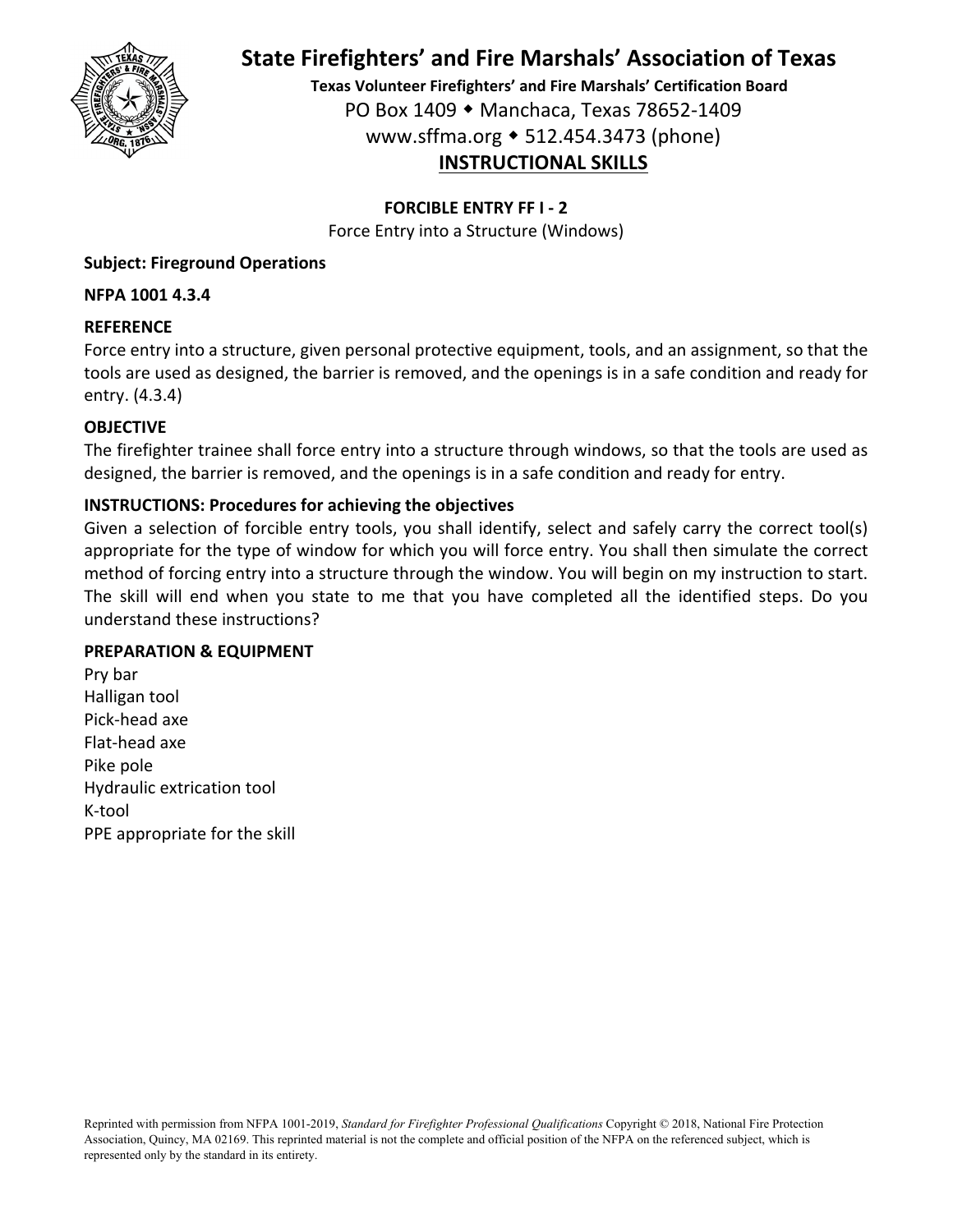

**Texas Volunteer Firefighters' and Fire Marshals' Certification Board**

PO Box 1409 ◆ Manchaca, Texas 78652-1409

www.sffma.org 512.454.3473 (phone)

# **INSTRUCTIONAL SKILLS**

### **FORCIBLE ENTRY FF I ‐ 2**

Force Entry into a Structure (Windows)

Trainee: \_\_\_\_\_\_\_\_\_\_\_\_\_\_\_\_\_\_\_\_\_\_\_\_\_\_\_\_\_\_\_\_\_\_\_\_\_\_\_\_\_\_\_\_\_\_\_\_\_\_\_\_\_\_\_

### Department:

| The firefighter trainee shall force entry into a structure through a window, so that the tools are used as |                 |             |               |  |
|------------------------------------------------------------------------------------------------------------|-----------------|-------------|---------------|--|
| designed, the barrier is removed, and the openings is in a safe condition and ready for entry (4.3.4)      |                 |             |               |  |
| <b>Checkrail Windows</b>                                                                                   | <b>POSSIBLE</b> |             |               |  |
|                                                                                                            | <b>POINTS</b>   | <b>TEST</b> | <b>RETEST</b> |  |
| a. Chooses the correct tool(s)                                                                             |                 |             |               |  |
| b. Locates the locking device                                                                              |                 |             |               |  |
| Pries up on the lower sash from the center<br>c.                                                           |                 |             |               |  |
| d. If this fails or the window is of metal construction, breaks the glass to unlock                        |                 |             |               |  |
| window                                                                                                     |                 |             |               |  |
| e. Performs skill in a safe and proficient manner, per AHJ                                                 |                 |             |               |  |
| TOTAL POINTS:                                                                                              |                 |             |               |  |

### **Points needed to pass: 4**

|    | <b>Casement Windows</b>                                 | <b>POSSIBLE</b> |             |               |
|----|---------------------------------------------------------|-----------------|-------------|---------------|
|    |                                                         | <b>POINTS</b>   | <b>TEST</b> | <b>RETEST</b> |
|    | a. Chooses the correct tool(s)                          |                 |             |               |
|    | b. Breaks the lowest pane of glass                      |                 |             |               |
|    | c. Cuts or forces the screen                            |                 |             |               |
|    | d. Unlocks the window                                   |                 |             |               |
| e. | Operates the crank(s)                                   |                 |             |               |
|    | Completely removes the screen                           |                 |             |               |
| g. | Performs skill in a safe and proficient manner, per AHJ |                 |             |               |
|    | <b>TOTAL POINTS:</b>                                    |                 |             |               |

### **Points needed to pass: 5**

| <b>Projected Windows</b>                                   | <b>POSSIBLE</b> |             |               |
|------------------------------------------------------------|-----------------|-------------|---------------|
|                                                            | <b>POINTS</b>   | <b>TEST</b> | <b>RETEST</b> |
| a. Chooses the correct tool(s)                             |                 |             |               |
| b. Breaks the lowest pane of glass                         |                 |             |               |
| Unlocks the window                                         |                 |             |               |
| d. Operates the crank(s)                                   |                 |             |               |
| e. Performs skill in a safe and proficient manner, per AHJ |                 |             |               |
| <b>TOTAL POINTS:</b>                                       |                 |             |               |

### **Points needed to pass: 4**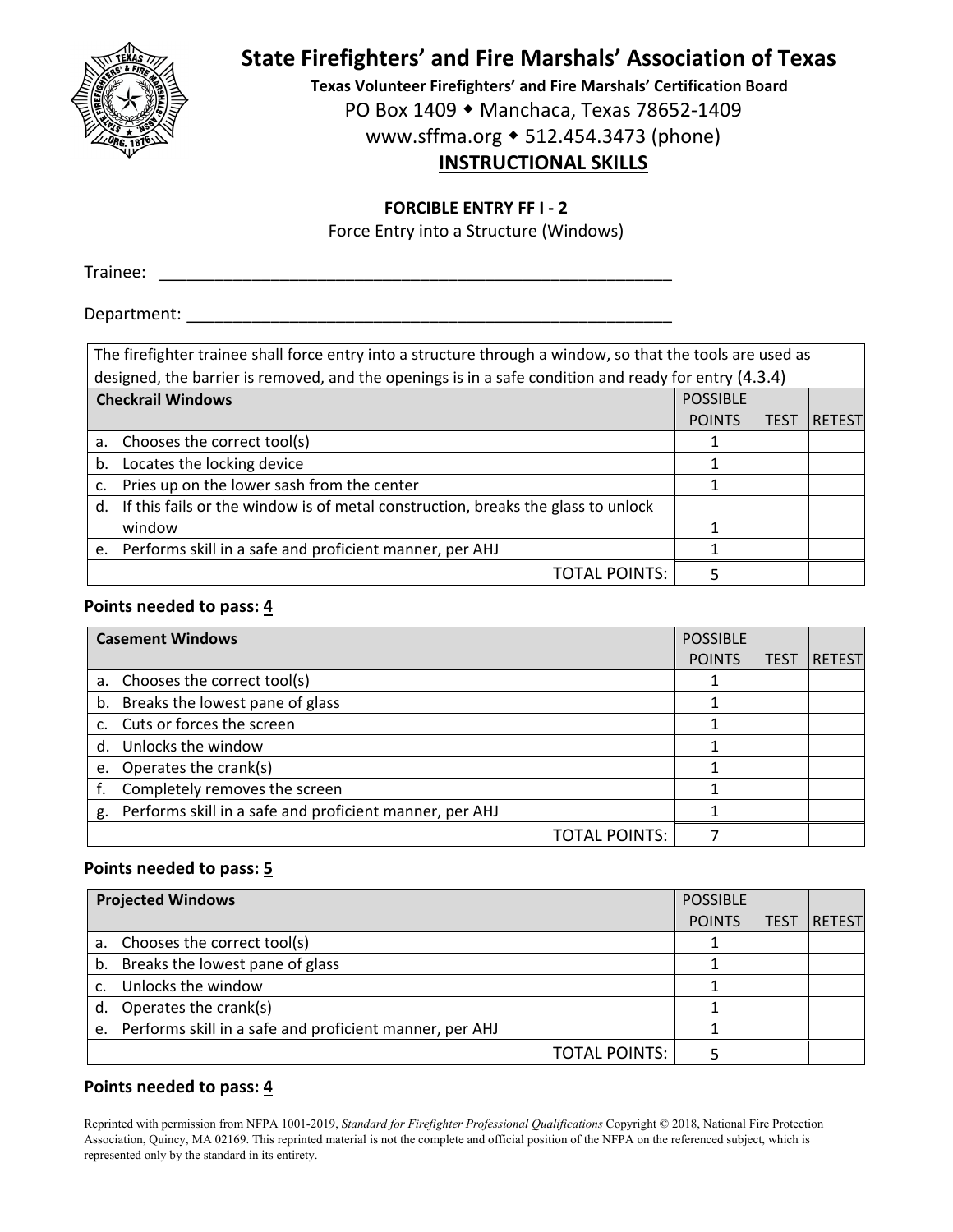

**Texas Volunteer Firefighters' and Fire Marshals' Certification Board** PO Box 1409 ◆ Manchaca, Texas 78652-1409 www.sffma.org 512.454.3473 (phone) **INSTRUCTIONAL SKILLS**

| <b>Awning or Jalousie Windows</b>                            | <b>POSSIBLE</b> |      |               |
|--------------------------------------------------------------|-----------------|------|---------------|
|                                                              | <b>POINTS</b>   | TEST | <b>RETEST</b> |
| a. Chooses the correct tool(s)                               |                 |      |               |
| b. Removes the necessary slats of glass to gain entry        |                 |      |               |
| c. Verbalizes another opening should be located, if possible |                 |      |               |
| d. Performs skill in a safe and proficient manner, per AHJ   |                 |      |               |
| <b>TOTAL POINTS:</b>                                         |                 |      |               |

# **Points needed to pass: 3**

| <b>All Windows</b>                      | <b>POSSIBLE</b><br><b>POINTS</b> | <b>TEST</b> | <b>RETEST</b> |
|-----------------------------------------|----------------------------------|-------------|---------------|
| Carries and uses all tools safely<br>а. |                                  |             |               |
| <b>TOTAL POINTS:</b>                    |                                  |             |               |

\_\_\_\_\_\_\_\_\_\_\_\_\_\_\_\_\_\_\_\_\_\_\_\_\_\_\_\_\_\_\_\_\_\_\_\_\_\_\_\_\_\_\_\_\_\_\_\_\_\_\_\_\_\_\_\_\_\_\_\_\_\_\_\_\_\_\_\_\_\_\_\_\_\_\_\_\_\_\_\_\_\_\_\_

\_\_\_\_\_\_\_\_\_\_\_\_\_\_\_\_\_\_\_\_\_\_\_\_\_\_\_\_\_\_\_\_\_\_\_\_\_\_\_\_\_\_\_\_\_\_\_\_\_\_\_\_\_\_\_\_\_\_\_\_\_\_\_\_\_\_\_\_\_\_\_\_\_\_\_\_\_\_\_\_\_\_\_\_

\_\_\_\_\_\_\_\_\_\_\_\_\_\_\_\_\_\_\_\_\_\_\_\_\_\_\_\_\_\_\_\_\_\_\_\_\_\_\_\_\_\_\_\_\_\_\_\_\_\_\_\_\_\_\_\_\_\_\_\_\_\_\_\_\_\_\_\_\_\_\_\_\_\_\_\_\_\_\_\_\_\_\_\_

\_\_\_\_\_\_\_\_\_\_\_\_\_\_\_\_\_\_\_\_\_\_\_\_\_\_\_\_\_\_\_\_\_\_\_\_\_\_\_\_\_\_\_\_\_\_\_\_\_\_\_\_\_\_\_\_\_\_\_\_\_\_\_\_\_\_\_\_\_\_\_\_\_\_\_\_\_\_\_\_\_\_\_\_

### **Points needed to pass: 1**

#### **Evaluator/Candidate Comments**: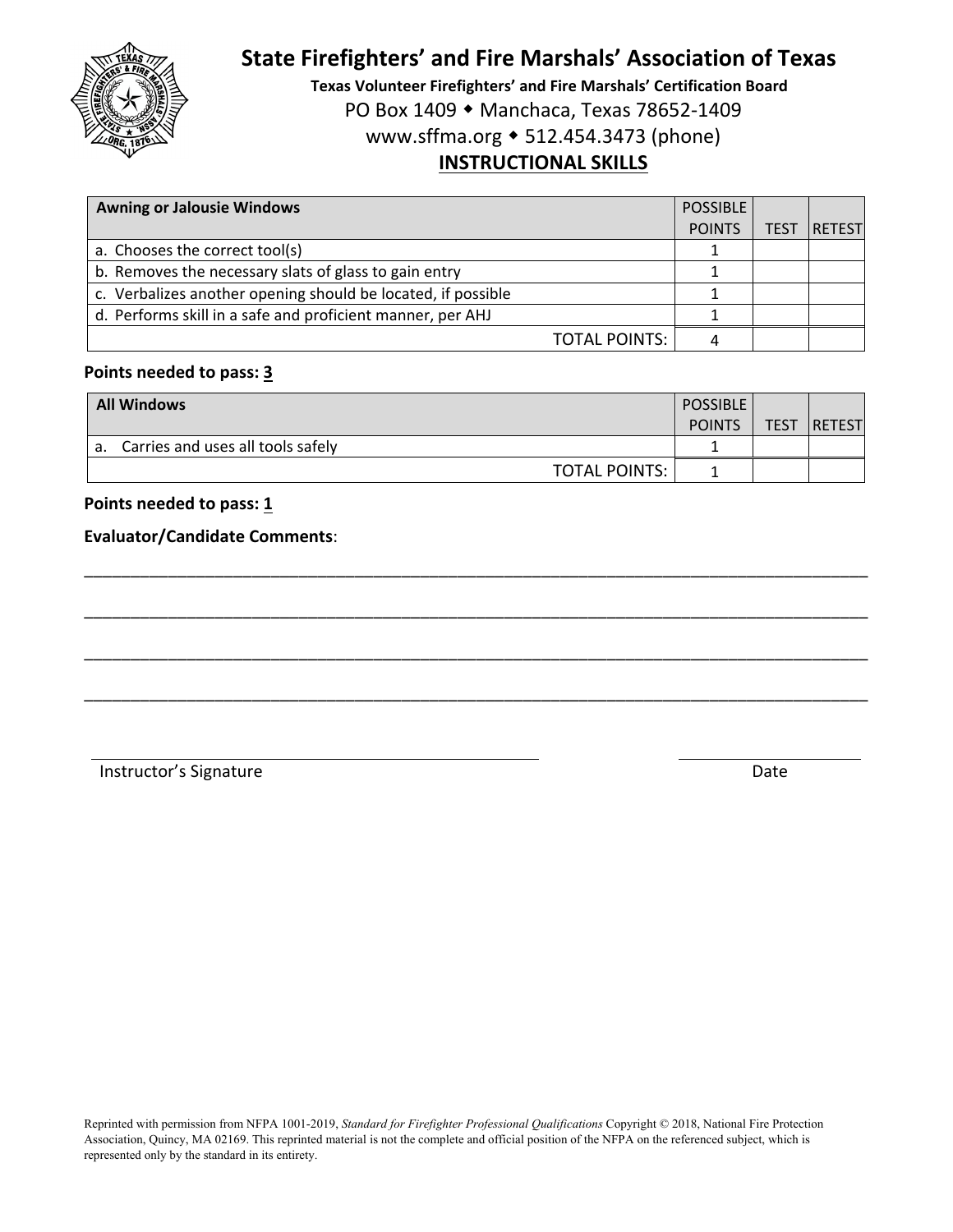

**Texas Volunteer Firefighters' and Fire Marshals' Certification Board** PO Box 1409 Manchaca, Texas 78652‐1409 www.sffma.org 512.454.3473 (phone) **INSTRUCTIONAL SKILLS**

### **FORCIBLE ENTRY FF I ‐ 3**

Force Entry into a Structure (Walls)

### **Subject: Fireground Operations**

### **NFPA 1001 4.3.4**

### **REFERENCE**

Force entry into a structure, given personal protective equipment, tools, and an assignment, so that the tools are used as designed, the barrier is removed, and the opening is in a safe condition and ready for entry. (4.3.4)

### **OBJECTIVE**

The firefighter trainee shall force entry into a structure through walls, so that the tools are used as designed, the barrier is removed, and the openings is in a safe condition and ready for entry.

### **INSTRUCTIONS: Procedures for achieving the objectives**

Given a selection of forcible entry tools, you shall identify, select and safely carry the correct tool(s) appropriate for the type of wall for which you will force entry. You shall then simulate the correct method of forcing entry into a structure through the wall. You will begin on my instruction to start. The skill will end when you state to me that you have completed all the identified steps. Do you understand these instructions?

### **PREPARATION & EQUIPMENT**

Pry bar Halligan tool Pick‐head axe Flat‐head axe Pike pole Hydraulic extrication tool K‐tool PPE appropriate for the skill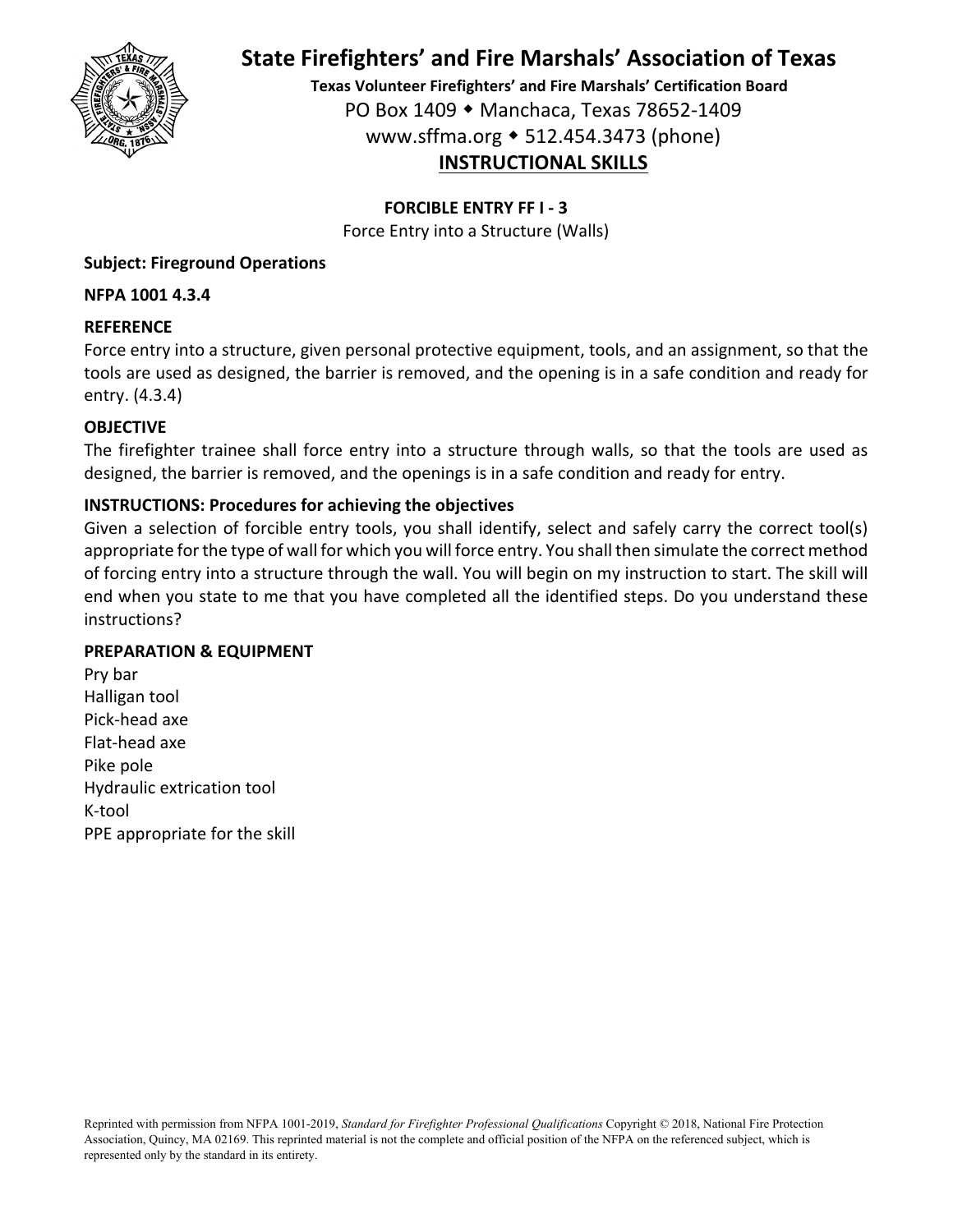

**Texas Volunteer Firefighters' and Fire Marshals' Certification Board** PO Box 1409 ◆ Manchaca, Texas 78652-1409 www.sffma.org 512.454.3473 (phone) **INSTRUCTIONAL SKILLS**

#### **FORCIBLE ENTRY FF I ‐ 3**

Force Entry into a Structure (Walls)

Trainee: \_\_\_\_\_\_\_\_\_\_\_\_\_\_\_\_\_\_\_\_\_\_\_\_\_\_\_\_\_\_\_\_\_\_\_\_\_\_\_\_\_\_\_\_\_\_\_\_\_\_\_\_\_\_\_

Department:  $\blacksquare$ 

| The firefighter trainee shall force entry into a structure through walls, so that the tools are used as designed, |                 |      |               |  |  |
|-------------------------------------------------------------------------------------------------------------------|-----------------|------|---------------|--|--|
| the barrier is removed, and the openings is in a safe condition and ready for entry. (4.3.4)                      |                 |      |               |  |  |
| <b>Masonry Walls</b>                                                                                              | <b>POSSIBLE</b> |      |               |  |  |
|                                                                                                                   | <b>POINTS</b>   | TES1 | <b>RETEST</b> |  |  |
| Chooses the correct tool(s)<br>a.                                                                                 |                 |      |               |  |  |
| b. Correctly uses the forcible entry tool                                                                         |                 |      |               |  |  |
| c. Performs skill in a safe and proficient manner, per AHJ                                                        |                 |      |               |  |  |
| <b>TOTAL POINTS:</b>                                                                                              |                 |      |               |  |  |

### **Points needed to pass: 2**

| <b>Metal Walls</b> |                                                          | <b>POSSIBLE</b> |             |        |
|--------------------|----------------------------------------------------------|-----------------|-------------|--------|
|                    |                                                          | <b>POINTS</b>   | <b>TEST</b> | RETEST |
|                    | a. Chooses the correct tool(s)                           |                 |             |        |
|                    | b. Sounds for studs                                      |                 |             |        |
|                    | Cuts along studs or other supports                       |                 |             |        |
| d.                 | Watches for electrical wiring and pipes in the walls     |                 |             |        |
| e.                 | After cuts are made, folds the metal back out of the way |                 |             |        |
|                    | Performs skill in a safe and proficient manner, per AHJ  |                 |             |        |
|                    | <b>TOTAL POINTS:</b>                                     | 6               |             |        |

#### **Points needed to pass: 4**

|    | <b>Wood Frame Walls</b><br><b>POSSIBLE</b>              |               |             |               |
|----|---------------------------------------------------------|---------------|-------------|---------------|
|    |                                                         | <b>POINTS</b> | <b>TEST</b> | <b>RETEST</b> |
|    | a. Chooses the correct tool(s)                          |               |             |               |
| b. | Removes siding                                          |               |             |               |
|    | Sounds for studs                                        |               |             |               |
| d. | Watches for electrical wiring and pipes in the walls    |               |             |               |
|    | e. Cuts along studs                                     |               |             |               |
|    | Performs skill in a safe and proficient manner, per AHJ |               |             |               |
|    | <b>TOTAL POINTS:</b>                                    |               |             |               |

#### **Points needed to pass: 4**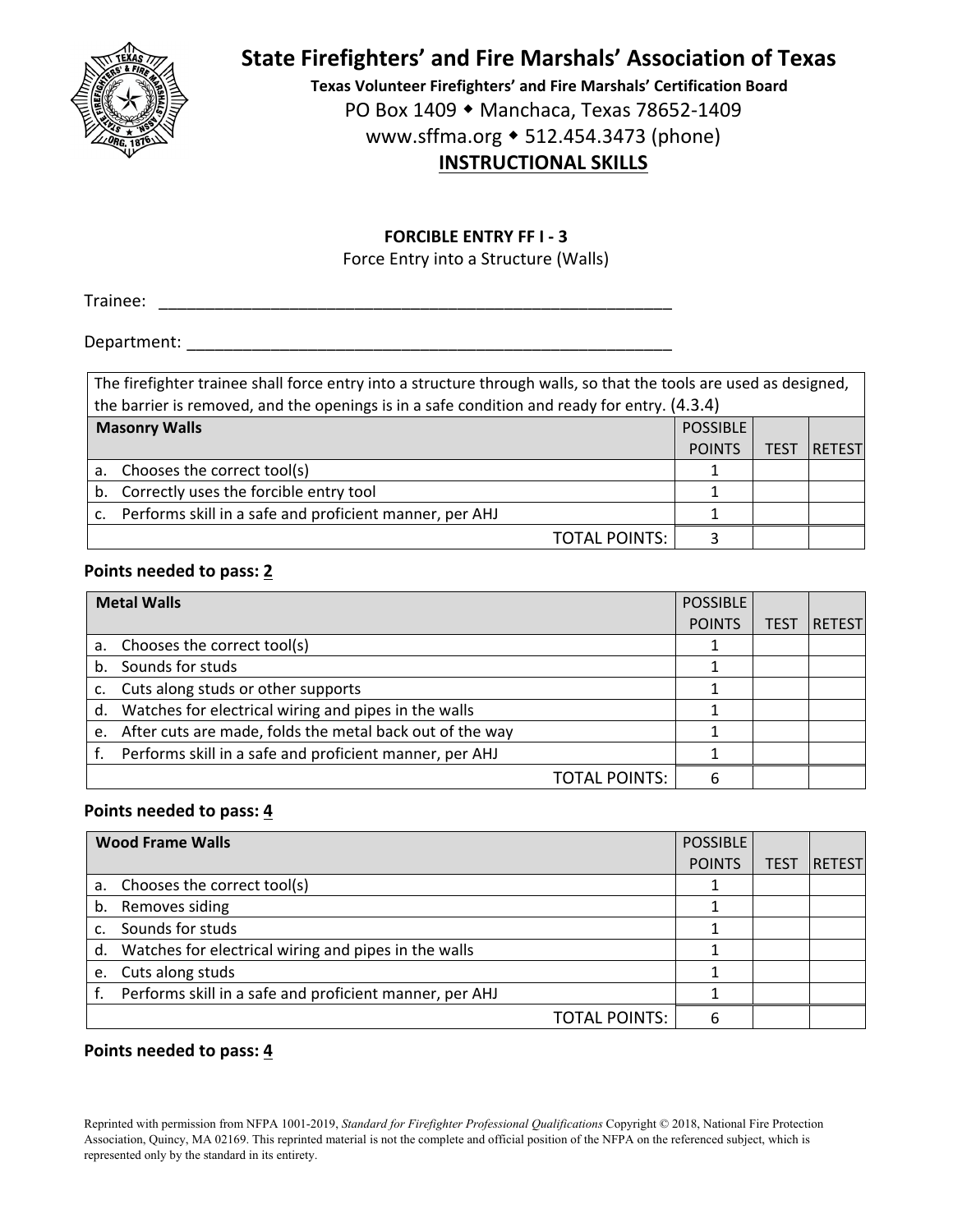

**Texas Volunteer Firefighters' and Fire Marshals' Certification Board** PO Box 1409 ◆ Manchaca, Texas 78652-1409 www.sffma.org 512.454.3473 (phone) **INSTRUCTIONAL SKILLS**

| <b>Partition Walls</b> |                                                            | <b>POSSIBLE</b> |             |                |
|------------------------|------------------------------------------------------------|-----------------|-------------|----------------|
|                        |                                                            | <b>POINTS</b>   | <b>TEST</b> | <b>IRETEST</b> |
|                        | a. Chooses the correct tool(s)                             |                 |             |                |
|                        | b. Opens the partition as to the type of materials above   |                 |             |                |
|                        | c. Performs skill in a safe and proficient manner, per AHJ |                 |             |                |
|                        | TOTAL POINTS:                                              |                 |             |                |

### **Points needed to pass: 2**

| <b>For All Walls</b>                    | <b>POSSIBLE</b><br><b>POINTS</b> | <b>TEST</b> | <b>RETEST</b> |
|-----------------------------------------|----------------------------------|-------------|---------------|
| Carries and uses all tools safely<br>а. |                                  |             |               |
| <b>TOTAL POINTS:</b>                    |                                  |             |               |

\_\_\_\_\_\_\_\_\_\_\_\_\_\_\_\_\_\_\_\_\_\_\_\_\_\_\_\_\_\_\_\_\_\_\_\_\_\_\_\_\_\_\_\_\_\_\_\_\_\_\_\_\_\_\_\_\_\_\_\_\_\_\_\_\_\_\_\_\_\_\_\_\_\_\_\_\_\_\_\_\_\_\_\_

\_\_\_\_\_\_\_\_\_\_\_\_\_\_\_\_\_\_\_\_\_\_\_\_\_\_\_\_\_\_\_\_\_\_\_\_\_\_\_\_\_\_\_\_\_\_\_\_\_\_\_\_\_\_\_\_\_\_\_\_\_\_\_\_\_\_\_\_\_\_\_\_\_\_\_\_\_\_\_\_\_\_\_\_

\_\_\_\_\_\_\_\_\_\_\_\_\_\_\_\_\_\_\_\_\_\_\_\_\_\_\_\_\_\_\_\_\_\_\_\_\_\_\_\_\_\_\_\_\_\_\_\_\_\_\_\_\_\_\_\_\_\_\_\_\_\_\_\_\_\_\_\_\_\_\_\_\_\_\_\_\_\_\_\_\_\_\_\_

\_\_\_\_\_\_\_\_\_\_\_\_\_\_\_\_\_\_\_\_\_\_\_\_\_\_\_\_\_\_\_\_\_\_\_\_\_\_\_\_\_\_\_\_\_\_\_\_\_\_\_\_\_\_\_\_\_\_\_\_\_\_\_\_\_\_\_\_\_\_\_\_\_\_\_\_\_\_\_\_\_\_\_\_

### **Points needed to pass: 1**

### **Evaluator/Candidate Comments**: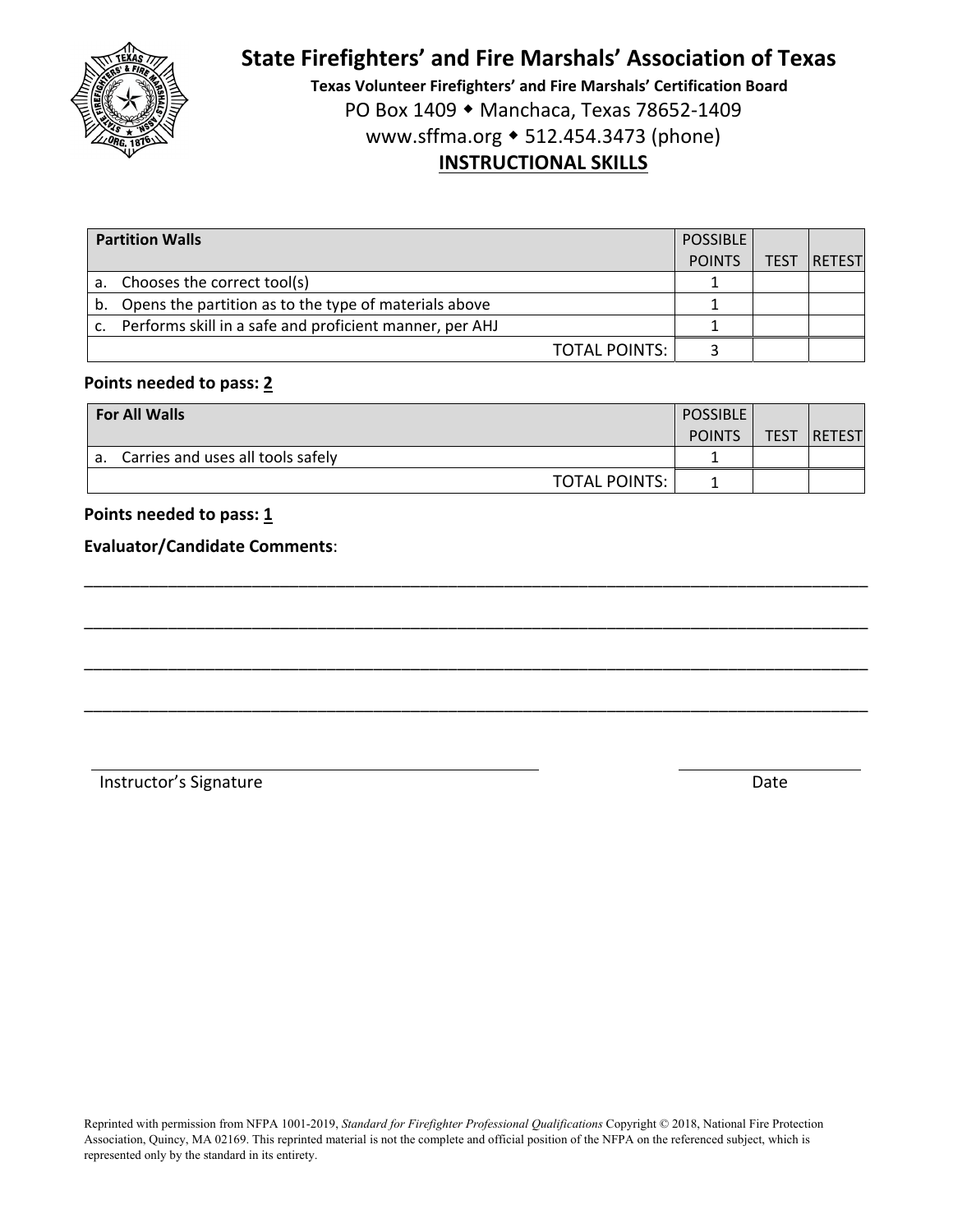

**Texas Volunteer Firefighters' and Fire Marshals' Certification Board** PO Box 1409 Manchaca, Texas 78652‐1409 www.sffma.org 512.454.3473 (phone) **INSTRUCTIONAL SKILLS**

### **FORCIBLE ENTRY FF I ‐ 4**

Demonstrate Hand and Power Tools Used for Forcible Entry

### **Subject: Fireground Operations**

### **NFPA 1001 4.3.4**

### **REFERENCE**

Force entry into a structure, given personal protective equipment, tools, and an assignment, so that the tools are used as designed, the barrier is removed, and the opening is in a safe condition and ready for entry. (4.3.4)

### **OBJECTIVE**

The firefighter trainee shall force entry into a structure using hand and power tools, so that the tools are used as designed, the barrier is removed, and the openings is in a safe condition and ready for entry.

### **INSTRUCTIONS ‐ procedures for achieving the objective**

You will have at least three hand tools and one power tool for this skill. You will safely operate each of the tools for a total of four evaluations. You will be given a scenario by the examiner that will utilize each one of the tools used. You must demonstrate the use of the tool and verbalize any special safety procedures with each tool to fulfill the requirements of the evolution. You will begin on my instruction to start. The skill will end when you state to me that you have completed all the identified steps. Do you understand these instructions?

#### **PREPARATION & EQUIPMENT**

| Four (4) hand tools from the following:                                                                                           | One (1) power tool from the following<br>(may be gas or electric):                                      |
|-----------------------------------------------------------------------------------------------------------------------------------|---------------------------------------------------------------------------------------------------------|
| flat-head axe<br>pick-head axe<br>pike pole<br>halligan tool<br>spanner wrench<br>crow bar / pry bar<br>hand saw<br>sledge hammer | hydraulic extrication spreaders<br>hydraulic extrication shears<br>chain saw<br>gas circular saw (K-12) |

PPE appropriate for the skill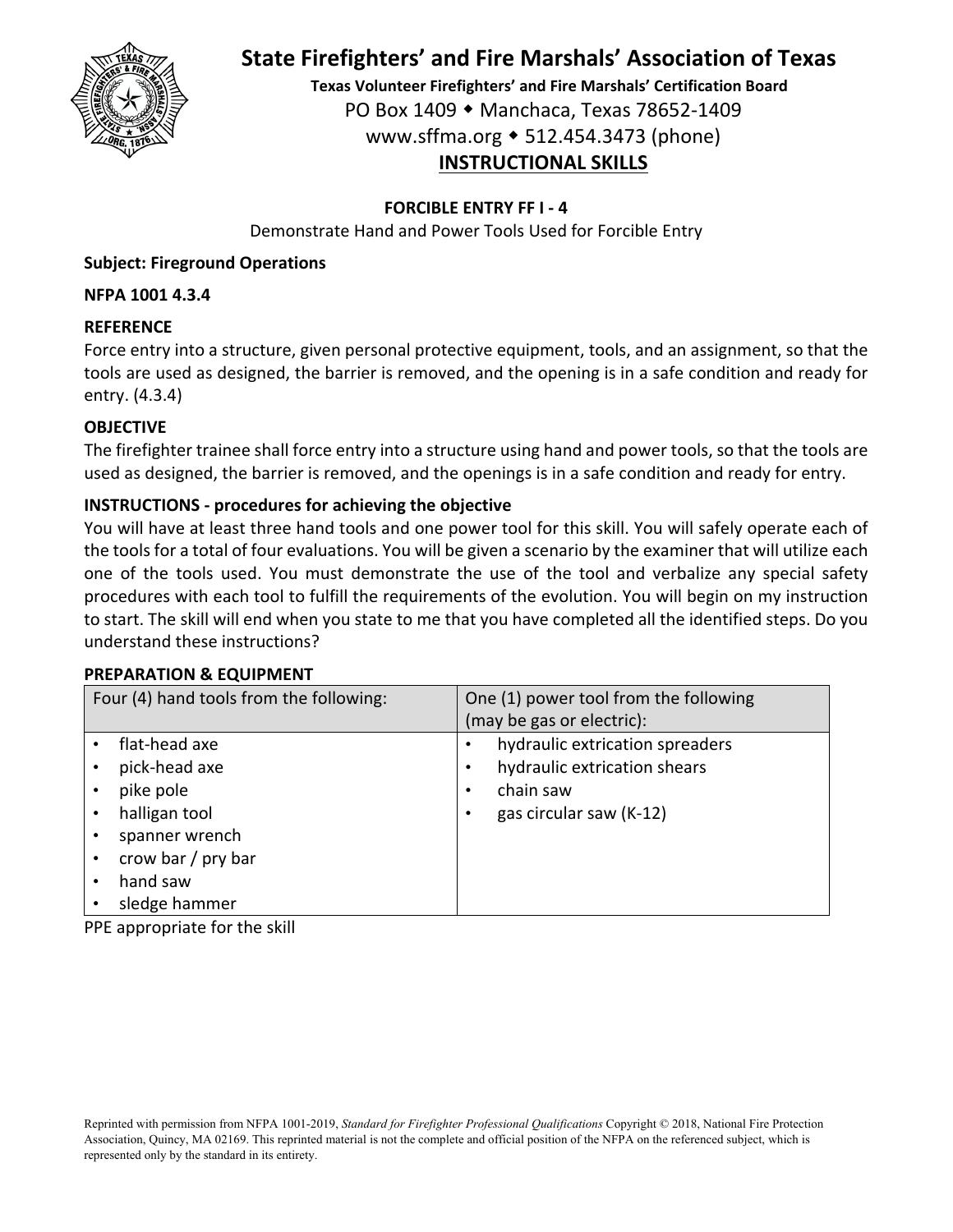

**Texas Volunteer Firefighters' and Fire Marshals' Certification Board** PO Box 1409 ◆ Manchaca, Texas 78652-1409

www.sffma.org 512.454.3473 (phone)

# **INSTRUCTIONAL SKILLS**

### **FORCIBLE ENTRY FF I ‐ 4**

Demonstrate Hand and Power Tools Used for Forcible Entry

Trainee: \_\_\_\_\_\_\_\_\_\_\_\_\_\_\_\_\_\_\_\_\_\_\_\_\_\_\_\_\_\_\_\_\_\_\_\_\_\_\_\_\_\_\_\_\_\_\_\_\_\_\_\_\_\_\_

Department:  $\blacksquare$ 

|    | The firefighter trainee shall force entry into a structure using hand and power tools, so that the tools are used |                 |             |               |  |
|----|-------------------------------------------------------------------------------------------------------------------|-----------------|-------------|---------------|--|
|    | as designed, the barrier is removed, and the openings is in a safe condition and ready for entry. (4.3.4)         |                 |             |               |  |
|    |                                                                                                                   | <b>POSSIBLE</b> |             |               |  |
|    | Tool $#1$ :                                                                                                       | <b>POINTS</b>   | <b>TEST</b> | <b>RETEST</b> |  |
| a. | Chooses the correct tool to accomplish the skill                                                                  |                 |             |               |  |
| b. | Inspects the tool before use to ensure its condition                                                              |                 |             |               |  |
| c. | Ensures that all people are out of the work area                                                                  |                 |             |               |  |
| d. | Correctly uses the proper tool                                                                                    |                 |             |               |  |
| e. | Verbalizes and demonstrates special safety procedures with each tool                                              |                 |             |               |  |
|    | Performs skill in a safe and proficient manner, per AHJ                                                           |                 |             |               |  |
|    | <b>TOTAL POINTS:</b>                                                                                              | 6               |             |               |  |

### **Points needed to pass: 4**

|            |                                                                      | POSSIBLE      |      |               |
|------------|----------------------------------------------------------------------|---------------|------|---------------|
| Tool $#2:$ |                                                                      | <b>POINTS</b> | TES1 | <b>RETEST</b> |
|            | a. Chooses the correct tool to accomplish the skill                  |               |      |               |
| b.         | Inspects the tool before use to ensure its condition                 |               |      |               |
| c.         | Ensures that all people are out of the work area                     |               |      |               |
|            | d. Correctly uses the proper tool                                    |               |      |               |
| e.         | Verbalizes and demonstrates special safety procedures with each tool |               |      |               |
|            | Performs skill in a safe and proficient manner, per AHJ              |               |      |               |
|            | <b>TOTAL POINTS:</b>                                                 |               |      |               |

## **Points needed to pass: 4**

|          |                                                                      | <b>POSSIBLE</b> |             |               |
|----------|----------------------------------------------------------------------|-----------------|-------------|---------------|
| Tool #3: |                                                                      | <b>POINTS</b>   | <b>TEST</b> | <b>RETEST</b> |
|          | a. Chooses the correct tool to accomplish the skill                  |                 |             |               |
| b.       | Inspects the tool before use to ensure its condition                 |                 |             |               |
|          | Ensures that all people are out of the work area                     |                 |             |               |
|          | d. Correctly uses the proper tool                                    |                 |             |               |
| e.       | Verbalizes and demonstrates special safety procedures with each tool |                 |             |               |
|          | Performs skill in a safe and proficient manner, per AHJ              |                 |             |               |
|          | <b>TOTAL POINTS:</b>                                                 |                 |             |               |

## **Points needed to pass: 4**